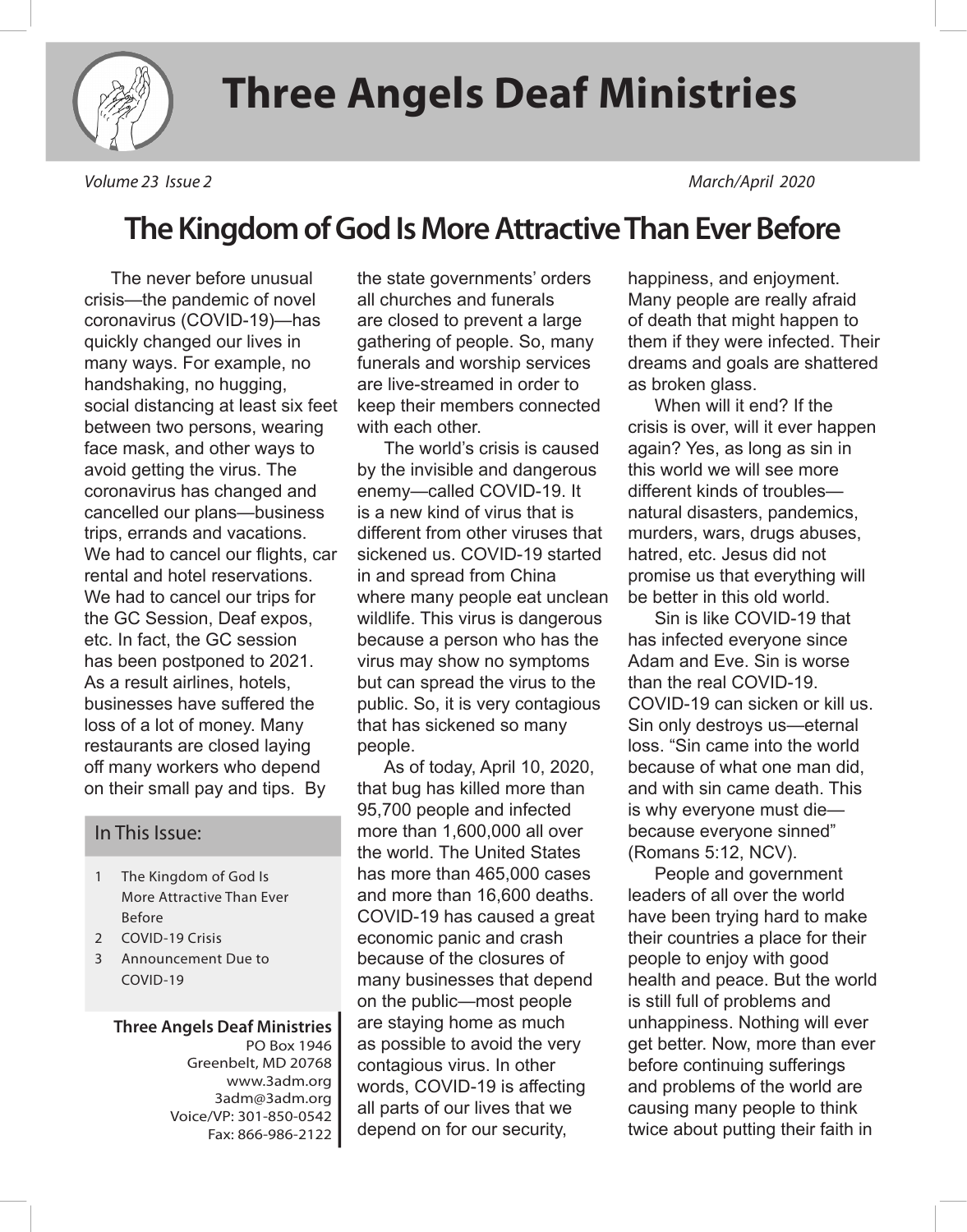the government, leaders, medicine, technology, etc. because they realize that everything they are trying to improve the society things always get worse than before. Jesus expects that to happen when He spoke with His disciples about the conditions of the world especially at the time of the end (we are in this time).

Here is Jesus' prophetic message to us: "There will be signs in the sun, moon, and stars. On earth, nations will be afraid and confused because of the roar and fury of the sea. People will be so afraid they will faint, wondering what is happening to the world, because the powers of the heavens will be shaken. Then people will see the Son of Man coming in a cloud with power and great glory. When these things begin to happen, look up and hold your heads high, because the time when God will free you is near!" (Luke 21:25-28, NCV). In other words, God is touching people's hearts to look up at Him rather than in these false promises and false security of the world. People do not realize that Satan and his evil angels are working hard to keep attracting them to the world that is full of unhappiness, sickness, death, etc., and at the same time Satan is working hard to attract them to love the sinful life of the sinful world. Satan is trying to blind the people from knowing about the perfect kingdom of God. God wants the world to know our Creator God who has a place in His kingdom where there is no death, unhappiness, pain, etc. He has been working hard to save them from deceptions by the devil. The bad experiences people are facing can lead them to look up seeking God. The kingdom of God is becoming more and more attractive to the world than ever before. That is why God is allowing the people to experience bad things of the world to change their attention from the sinful world to the kingdom of God—heaven and the new earth. Actually, pains and sufferings are our "good medicine" to wake us up to go back to God. God's salvation is more important than the comforts of the world that can keep them away from seeking God for eternal life and the likeness of Christ.

"This is what the Lord says: 'Babylon will be powerful for seventy years. After that time I will come to you, and I will keep my promise to bring you back to Jerusalem. I say this because I know what I am planning for you,' says the Lord. 'I

have good plans for you, not plans to hurt you. I will give you hope and a good future. Then you will call my name. You will come to me and pray to me, and I will listen to you. You will search for me. And when you search for me with all your heart, you will find me! I will let you find me,' says the Lord. 'And I will bring you back from your captivity. I forced you to leave this place, but I will gather you from all the nations, from the places I have sent you as captives,' says the Lord. 'And I will bring you back to this place' " (Jeremiah 29:10-14, NCV).

God's people were punished for refusing to obey Him before the coming of the Babylonian soldiers that captured and destroyed Jerusalem. God's people were forced to stay in Babylon for 70 years, but God promised them that they would return to Jerusalem after the 70 years of captivity. It is in the same way we experience here where we suffer from all kinds of problems. We need to trust in Him and stay faithful until the end when Jesus returns to take us home from the captivity of the sinful and dying world. Trust God's promise and you will make it! Amen!

*David M. Trexler, Speaker/Director*

#### **Announcement**

Due to novel coronavirus (COVID-19) all of the planned events and travels are on hold, suspended or cancelled. For the GC Session at Indianapolis, IN it is postponed to May, 2021, but there will be no exhibition so 3ADM will not go. DeafNation Expo events have been cancelled for this spring, but all of them have been moved to the autumn season. DeafNation will inform us of the new schedule for the fall season. The DeafNation World Expo has been rescheduled to next year. The Southern Deaf Camp Meeting is cancelled. Western Deaf Camp Meeting, SNEC Camp Meeting, DEAR, and DYAC are not certain, but the conferences in where the camp meetings are scheduled will decide whether or not to continue with the plans. We suggest you not to make any plan to go to the "opened" camp meetings until the decisions have been made in later months.

DEAF and SDF churches are closed but they are using the live-streaming worship service.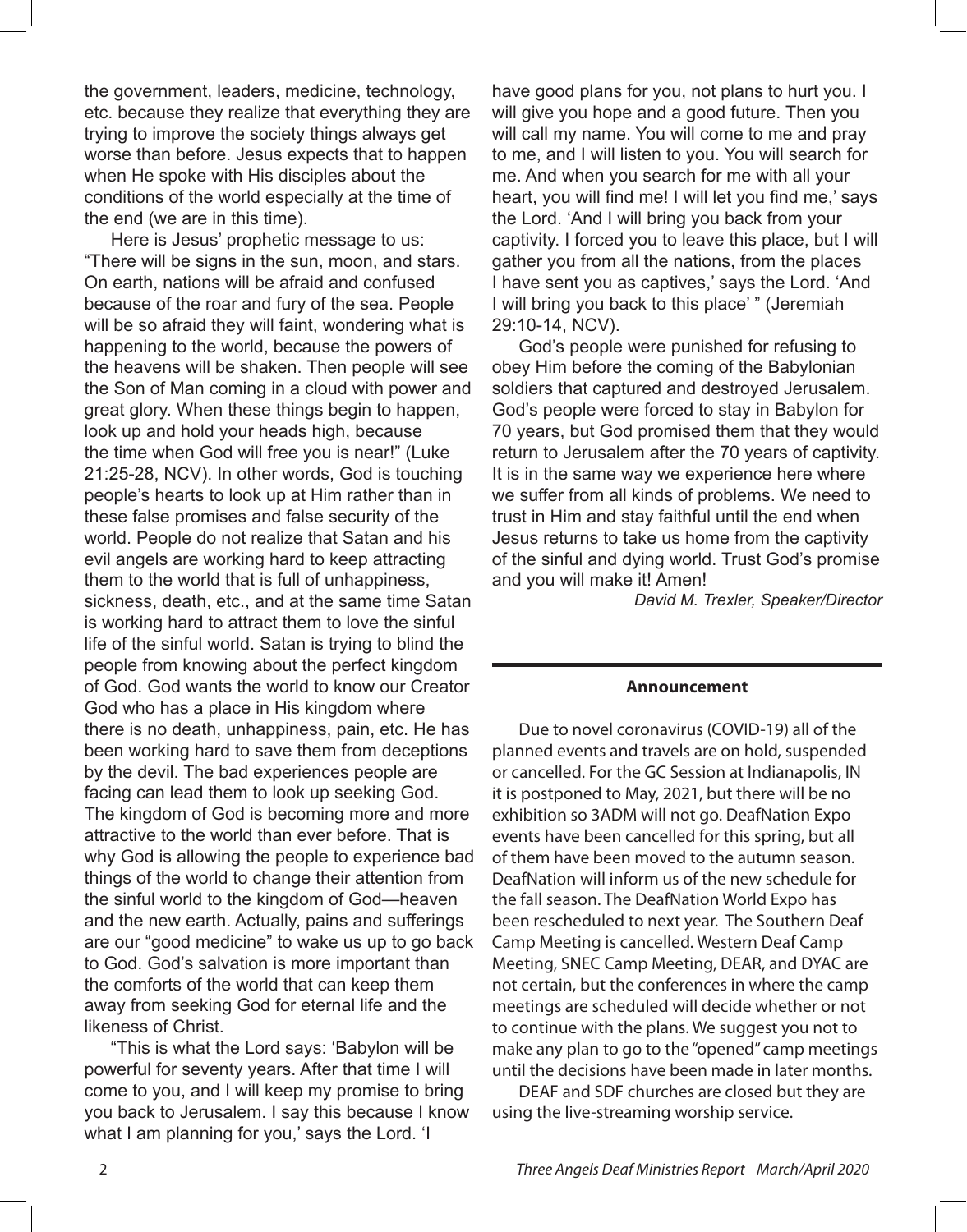### **COVID-19 Crisis**

We are in the serious crisis of COVID-19 (CoronaVirus 2019). There are some tips to take good care of ourselves and stay healthy.

Don't touch your faces before you wash your hands. We need to wash our hands for at least 20 seconds after touching things that might have the virus. Wash your hands after you arrive home from the errands such as food shopping, getting gas, visiting the doctors, Post Office, and other places. As often as you can use the disinfectant wipes on the doorknobs, stair rails, kitchen countertops, computers, phones, and other things we use with our hands.

According to a research you can use the face mask again, if you spray it all over with hydrogen peroxide. Then put it in the zip-lock plastic bag and leave it in the sun. This will save your money.

Follow God's simple rules of good health— **NEWSTART**

#### **N—Nutrition**

Eat healthy vegan or vegetarian foods. If you are concerned about the fresh produces like fruits and vegetables. Use cold water in the kitchen sink, and then add one cup of white vinegar. Leave the produces in for five minutes. Then rinse and wash them. It also removes most pesticides. Remember eat a plenty of fresh fruits and vegetables.

#### **E—Exercise**

Exercise daily for at least 30 minutes. Walk around the blocks for at least 2 miles a day. This will help you to circulate your blood which is good for your heart.

#### **W—Water**

Drink at least 8 glasses of water per day. The body is about 70% of water. Drinking water is same thing as taking a shower to clean the body. Enough water helps to improve the blood system to work better to improve the immune system to fight against the germs.

#### **S—Sunshine**

Let the sun shines on your skin for 15 minutes to get the natural Vitamin D that strengthens your bones and helps the body's metabolism and hormonal balance.

#### **T—Temperance**

Self-control is very important for keeping your body in balance. We need to avoid gluttony (eating too much) that can affect your minds. Also, we need to avoid any alcoholic drinks that are harmful to your body. Plus, avoid sugary soda drinks and much sweet foods. In the Bible the word "temperance" is used six times in King James Version. Temperance means self-control. We all need to guard our thoughts and desires (your minds). We need also to control our words and actions that begin in our minds. That includes our attitude. In Philippians 4:8—"Finally, brothers, whatever is true, whatever is honorable, whatever is just, whatever is pure, whatever is lovely, whatever is commendable, if there is any excellence, if there is anything worthy of praise, think about these things." It is a good list for us to follow so we do the right way before God. Bring every thought under control that you might serve Christ and live for Him all the days of your life.

#### **A—Air**

It is the most important element for your body. It is a good habit to open the windows when we go to bed. We breath fresh air from outside.

#### **R—Rest**

Resting restores our body and mind when we sleep. A good rest or break from working in the office and/ or working outside will help us to have more energy to do more. Let us have a good sleep from 7 or 8 hours through the night.

#### **T—Trust in Divine God**

We trust God in everything as long as we allow God to control our lives. Just trust Him. Proverbs 3:5, 6—"Trust in the LORD with all your heart, and lean not on your own understanding. In all your ways acknowledge Him, and He will direct your paths" (MEV).

May God be with you as you read health messages from the Bible and tips from other good sources to prevent getting COVID-19.

*Francisca Trexler*

#### **In Memory**

Shaun Johnston Edith Hotchkiss

**In Honor** Marvin Budd

#### **3ADM Board of Directors**

Bruce Buzzell, *Chairperson* Paul Kelly, *Vice-Chairperson* Chuck McGehee*, Treasurer* Alfred Grifth, *Secretary* George Belser Margie English Sheelah Kimbrough

#### **3ADM Staf**

David M. Trexler *Speaker/Director* Francisca Trexler *Assistant Director*